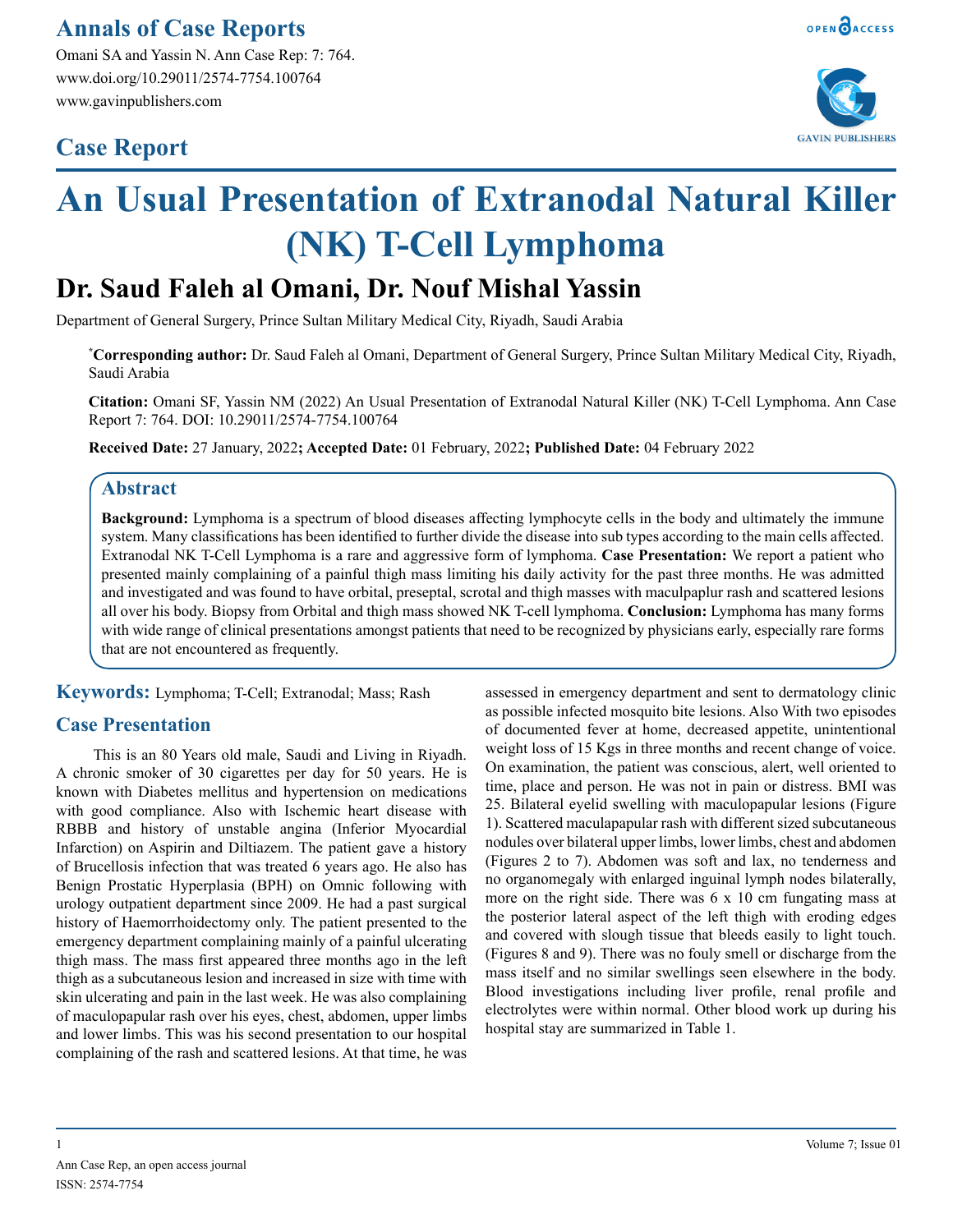

**Figure 1:** Bilateral eyelid swelling.



**Figures 2 and 3:** Right and Left Lower Limb Lesions.



**Figures 4 and 5:** Right and Left Upper limbs Lesions.



**Figures 6 and 7:** Abdominal and Inguinal Lesions.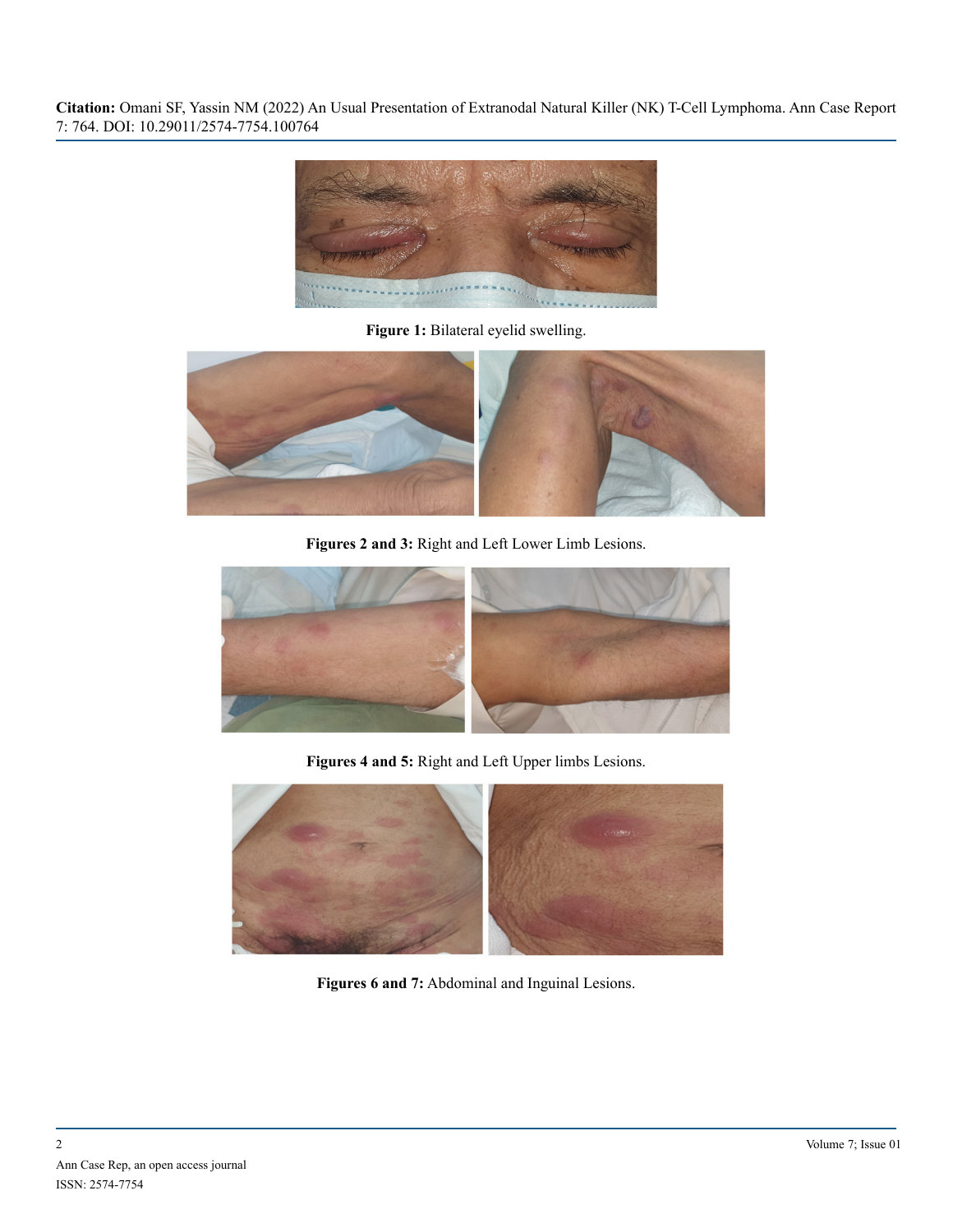

**Figures 8 and 9:** Left Thigh Mass.

|                      | <b>Result</b>   | <b>Reference Range Unit</b> |
|----------------------|-----------------|-----------------------------|
| $\operatorname{WBC}$ | 3               | $4.0 - 11.0$ $10^9/1$       |
| Lymph Absolute       | $\mathbf{1}$    | $1.5 - 4.010^{9}/1$         |
| Neutrophils Absolute | 1.3             | $1.8 - 7.5 10^{9}/1$        |
| HGB                  | 13.3            | 12.5 - 18.0 g/dl            |
| $\rm HCT$            | 0.4             | $0.380 - 0.5401/1$          |
| $\operatorname{MCV}$ | 93              | 75 - 95 fl                  |
| PLT                  | 220             | $150 - 450$ $10^{\circ}9/1$ |
| <b>INR</b>           | 1.1             | $0.9 - 1.3$                 |
| Sodium               | 137             | 136 - 145 mmol/L            |
| Potassium            | 4.4             | $3.5 - 5.1$ mmol/L          |
| Albumin              | 37              | $35 - 52$ $g/L$             |
| NT-proBNP            | 469 pg/mL       |                             |
| Troponin T           | $0.017$ f ng/mL |                             |
| <b>ESR</b>           | 7               | $0 - 15$ mm/hr              |
| C-Reactive Protein   | 10              | $0 - 6$ mg/L                |
| <b>AFP</b>           | 2.1             | $0.0$ - $5.8$ kIU/L         |
| <b>CEA</b>           | 1.4             | $0.0 - 3.4$ ug/L            |
| CA-125               | 8               | $0 - 35$ U/ml               |
| CA 19-9              | 9               | $0 - 34$ U/ml               |
| CA 15-3              | 15              | $0$ - $25$ U/ml $\,$        |
| PSA                  | 0.401           | $< 4.400$ ug/L              |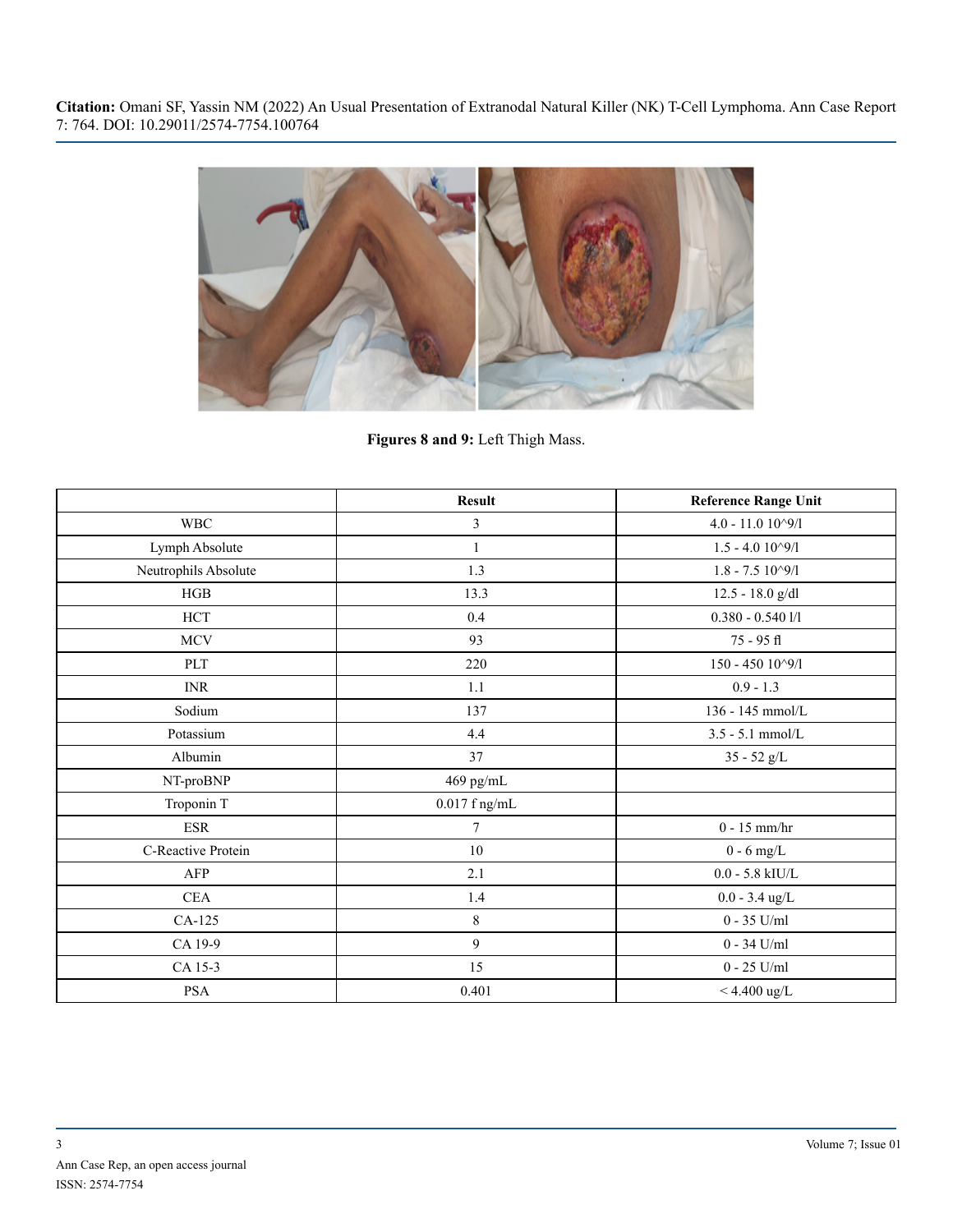| $HIV1/2$ Ab Scr     | Negative              |
|---------------------|-----------------------|
| <b>HBsAg Result</b> | Negative              |
| <b>HCV</b> Antibody | Negative              |
| Brucella Serology   | Brucella Abs Negative |

**Table 1:** Blood work up during his hospital stay are summarized.

Diagnostic radiological investigations conducted during his hospital stay included computerized tomography of head and neck (Illustration 1 and 2) which showed a 2.7 x 2 cm soft tissue mass in right vocal cord extending superiorly till the base of epiglottis causing significant airway narrowing and obliteration of right pyriform fossa. No associated bony lesions. Another 2.1 x 1.6 cm soft tissue mass seen along the right pre-septal region showing intraortibal extension through medial canthus causing lateral deviation of right globe. There were Small subcutaneous nodule in left lower cheek and a small 1.2 x 0.8 cm right level Ib lymph node. Computerized tomography of the chest showed multiple axillary lymph nodes, the largest on the right was 1.2 cm. Small sub centimetre supraclavicular lymph nodes. Findings suggestive of aspiration in both lower lung lobes. Computerized tomography of the abdomen and pelvis showed normal liver, gallbladder, spleen, pancreas, adrenal glands, small bowel and large bowel. Bilateral simple renal cysts with normal prostate and seminal vesicles. There was a 4.5x5.7 cm subcutaneous mass lesion in left inguinal region with multiple enlarged left inguinal and external iliac lymph nodes (the largest 1.4x1.5 cm). Prominent right inguinal lymph nodes (Illustration 3 and 4). MRI thigh (Illustration 5-9) showed an exophytic soft tissue mass lesion measuring 5.4x9.2x8.5 cm in AP, transverse and CC dimensions, arising from the posterolateral aspect of the proximal left thigh. It was showing intermediate signal intensity in T1 and T2 with heterogeneous enhancement in post gadolinium sequences. Another soft tissue lesion seen at bilateral scrotal cavities measuring 5.3x8.2x7.3cm in right scrotum/testicle with hydroceles. Another subcutaneous lesion measuring 3.6x5.6x5.6 cm anterior to the left inguinal region with almost similar signal characteristics. There were multiple variable sizes bone lesions seen at bilateral femora, biggest in left femur, 3.8 cm long, which show low signal intensity in T1 and high signal intensity in T2 with intense enhancement in post gadolinium sequence. Modified Barium Swallow showed mild pharyngeal dysphagia. And aspiration with thin liquid only.



**Illustration 1 and 2:** CT head and Neck showing Right orbital and Right Vocal cord mass.



**Illustration 3 and 4:** CT Abdominal showing Left Inguinal mass.



**Illustrations 5-9:** Thigh and Scrotal Mass.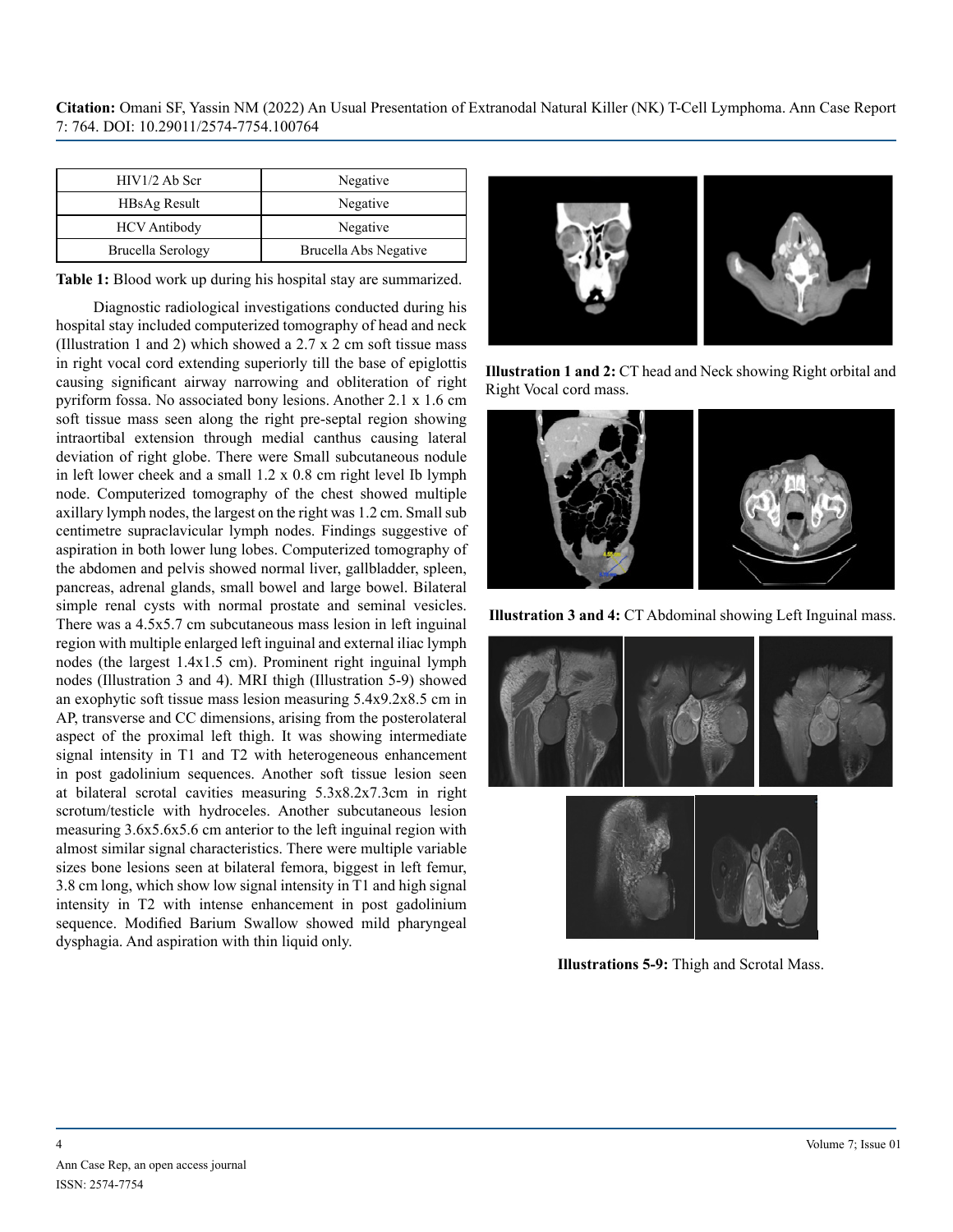Punch biopsy was taken from the right thigh mass and the right forearm lesion, which confirmed the diagnosis of T-Cell Lymphoma. Sections showed infiltration of the dermis by atypical lymphocytes showing high mitotic rate. The cells were positive for CD3 and negative for CD20. Ki67 is positive in 80% of the cells. Additional immunohistochemical study results showed the tumor cells are positive for CD3, CD7, CD56 (weak), and C-myc (focal), while negative for CD5, CD8, CD30, Alk-1, EMA, CD23, CD38, MUM1, PAX-5, CD10, Bcl-2, cyclin D1, and Bcl-6. The T-cell receptor alpha/delta locus at chromosome 14q11.2 rearrangements was not detected

| Thigh tissue culture        | Serratia Marcescens Isolated after<br>enrichment culture Only Sensitive to<br>Ciprofloxacin |
|-----------------------------|---------------------------------------------------------------------------------------------|
| Thigh Tissue Fungal culture | No growth after 8 weeks                                                                     |
| Thigh biopsy ZN Stain       | No acid-fast bacilli seen on direct<br>smear                                                |
| <b>AFB CULTURE</b>          | Quantiferone Result Negative cps/<br>mL                                                     |

Right Orbital Lesion Biopsy also showed T-cell lymphoma with histological sections showing respiratory-type and squamous epithelium with underlying diffuse infiltration of monomorphic medium to large lymphoid tumor cells with irregular pleomorphic vesicular chromatin and increased mitotic figures. The tumor cells were positive for CD3, CD7, CD56, CD43, and negative for CD20, CD5, and CD8. Ki67 proliferation index is positive in about 85% of tumor cells. The tumor cells were positive for GATA3, granzyme B and perforin (weak). Representing extranodal NK T-cell Lymphoma.

The patient was referred to ENT surgery for the change of voice and the findings of vocal cord mass. There was no intervention from their side and he was started on Dexamethasone. He was assessed by Swallowing team and was kept on puree diet. There was surgical intervention from urology regarding the scrotal mass and Hematology took over the care of the patient as a case of Extranodal T-Cell Lymphoma most probably originating from the thigh mass with secondary metastasis.

# **Discussion**

Lymphocytes are white blood cells present in our blood that help fight infections. T-Lymphocyte represent 80% of circulating lymphocytes. They are made in the bone marrow but they mature fully in the thymus and are involved in Cell-mediated immunity. B-Lymphocytes are manufactured in bone marrow and mature there before but they spread in the lymphatic system. These cells account for 20% of circulating lymphocytes in the blood and are involved in humoral or antibody-mediated immunity [1].

Lymphoma is a type of cancer that affects lymphocytes causing these cells to grow out of control at an abnormal rate affecting innate and adaptive immunity. It can be classified according to morphology, anatomical site affected, age at presentation or type of cell affected [2]. There are two main types of lymphoma according to the type of involved cell. Hodgkins Lymphoma (HL) represent 10% of cases and is a B-Cell Lymphoma affecting Reed-Sternberg cells. Non-Hodgkin Lymphoma (NHL) represent 90% of cases and have almost 30 subtype classified according to morphology and immunophenotype features. T -Cell lymphoma account for 7% of all NHL and don't have a known genetic alteration [2,3]. Nodal lymphoma is lymphoma primarily originating in lymph nodes but can spread to extra nodal site. Primary Extranodal lymphoma definition in literature is controversial but the most acceptable definition is lymphoma with no or minor nodal involvement associated with a clinically dominant extra nodal component [4]. If the patient presented with different masses as different locations, it might be different to identify where the lymphoma primary originated and thus proper staging which follows the Ann Arbor classification of Lymphoma [3,5]. Primary Extranodal lymphoma account for 33% of NHL and is very rare in HL [3]. Almost 50% of all extra nodal NHL were histologically of Large B-Cell Lymphoma while Mature T and Natural Kill Lymphoma account for 15% of NHL [6].

Extranodal Lymphoma it can occur at any organ but from literature review, the most common site was found to be the gastrointestinal track followed by skin, bone and brain [4,6,7]. Orbital lymphoma account for 50% of primary orbital malignancy in adults, 2% of all adult lymphoma and almost 15% of all extra nodal lymphoma [8,9]. It is mostly extraconal in location and 97% are B-Cell NHL with the most common subtype being Extra nodal Marginal Zone B-cell Lymphoma (EMZL) at 59%. NHL in known to be the most common testicular malignancy in adult patients. Primary testicular NHL account for 9% of testicular neoplasms and 2% of all NHL [10]. Primary Bone Lymphomas (PBL) account for 7% of all adult bone cancer and 5% of all primary extra nodal NHLs and the femur is the most common site of involvement. Cutaneous T-Cell Lymphoma (CTCL) account for 2% of all NHLs and 11% of T-Cell lymphoma. It is usually confined to the skin and soft tissue appearing as skin patches, plaques, rash or most commonly a tumour. These lesions and rash are often misdiagnosed as eczema or dermatitis and sometime insects bites [11]. Prognosis and treatment options differs according to the patient presentation, histopathological tumour differentiation and staging.

# **Conclusion**

Extranodal T Cell/ NK Lymphoma is an aggressive form of lymphoma which could present late or be misdiagnosed in the early stages thus affecting prognosis. There is no designated referenced classification in the literature due to its overlapping and difficulty in identifying primary origin.